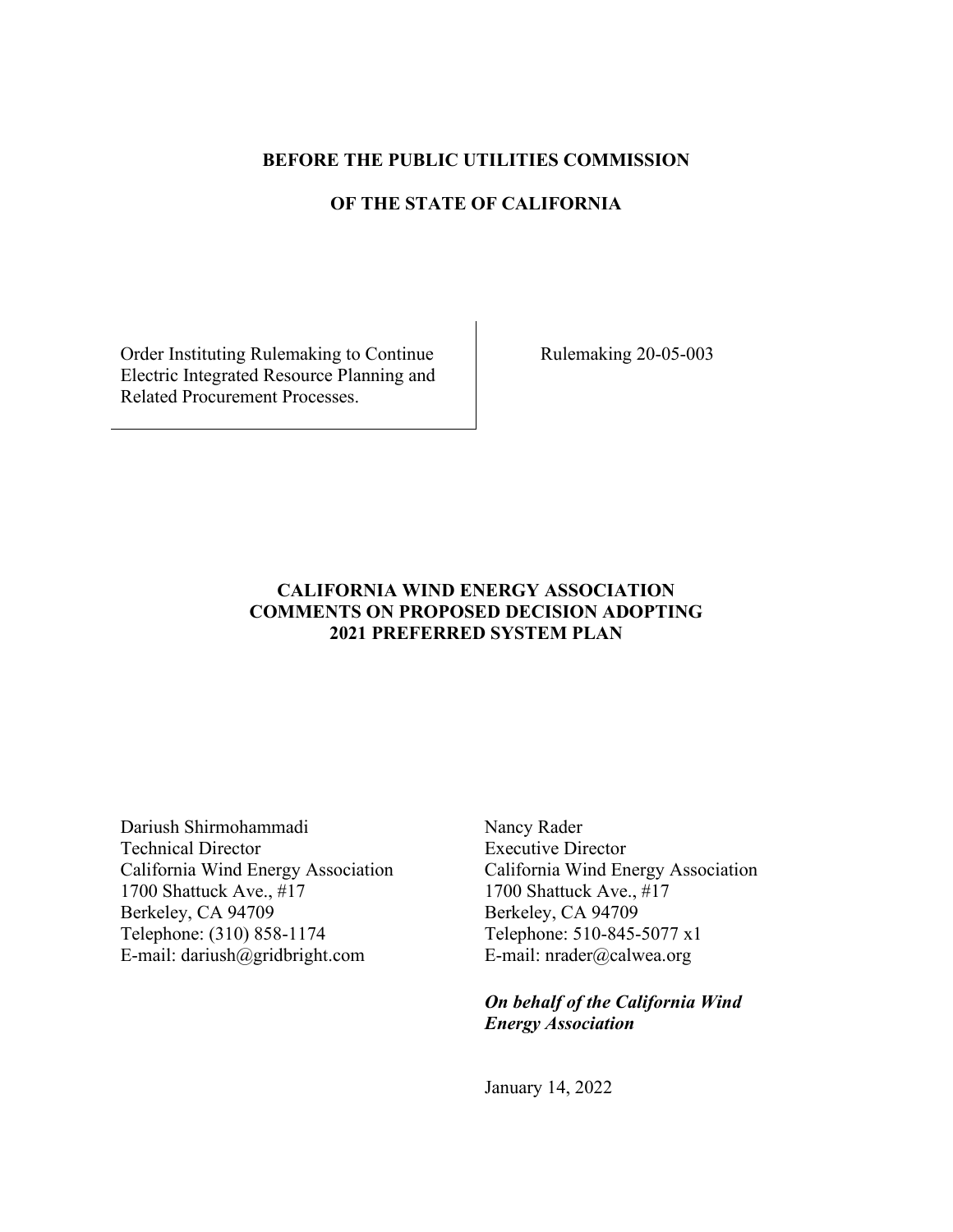#### **BEFORE THE PUBLIC UTILITIES COMMISSION**

## **OF THE STATE OF CALIFORNIA**

Order Instituting Rulemaking to Continue Electric Integrated Resource Planning and Related Procurement Processes

Rulemaking 20-05-003

# **CALIFORNIA WIND ENERGY ASSOCIATION COMMENTS ON PROPOSED DECISION ADOPTING 2021 PREFERRED SYSTEM PLAN**

#### **I. INTRODUCTION AND SUMMARY**

Pursuant to Rule 14.3 of the Commission's Rules of Practice and Procedure and the direction provided on December 22, 2021, by Chief Administrative Law Judge ("ALJ") Simon in transmitting the Proposed Decision of ALJ Fitch Adopting 2021 Preferred System Plan ("Proposed Decision" or "PD), the California Wind Energy Association ("CalWEA") submits these opening comments on the Proposed Decision.

In summary, while CalWEA supports adoption of the 38 MMT portfolio as the 2030 Proposed System Plan ("PSP") and the 2032 38 MMT PSP portfolio for the CAISO's 2022-2023 Transmission Planning Process, we want to be clear that the adoption of this plan and the PD generally would be wholly insufficient to realize the wind resources contained in the plan. Put plainly: neither the California land-based wind nor the offshore wind contained in the PSP is likely to be fully achieved, if achieved at all, under this Proposed Decision. The final decision must communicate that there will be a market for these resources that will justify the expenditure of substantial development capital. Specifically:

• Regarding the 3,553 MW of additional CAISO-interconnected wind on land that is included in the PSP by 2025, the Commission should add clarity and teeth to its expectation that these resources will be procured by LSEs. The final decision should make clear that the expected "resource attributes" include energy deliveries during evening net peak hours from planned renewable energy generation (i.e., not from

1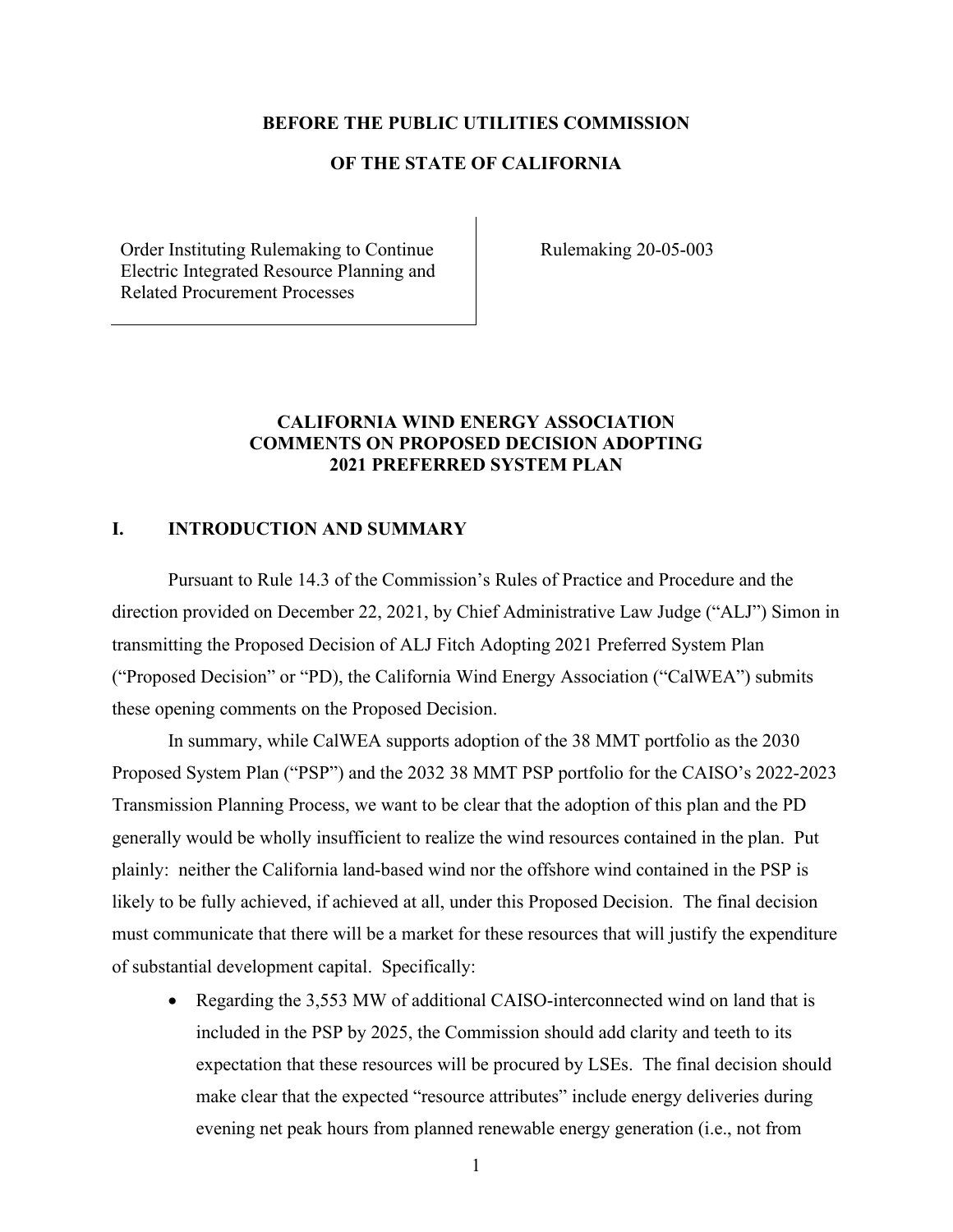storage discharge). In addition, because there is clear evidence that load-serving entities ("LSEs") cannot be relied upon to deliver resources that offer important system benefits, and because the individual resource plans of LSEs are essentially non-binding, this decision must be followed up with a procurement directive to ensure that the resources (or at least resource attributes) reflected in the PSP will be realized.

- Regarding the offshore wind included in the PSP beginning in 2026, the Commission should include in the final decision a clear indication that these resources will be procured through a collective mechanism, with costs shared among all LSEs. Later this year, offshore wind firms will compete in a federal lease auction whose winning bids are expected to cost upward of \$100 million each. Firms that are currently pursuing regulatory approval for projects in state waters must invest substantial sums to complete the permitting and development process. Potential investors will need much greater market certainty than is provided in the PD to justify these risky and costly investments, let alone to support the port and other infrastructure development that will be required if California is to develop an offshore wind industry that supports the development of a California supply chain and delivers on the expectation that thousands of jobs will accompany the development of offshore wind.
- More generally, CalWEA is concerned that the PD's proposed structural change to the Commission's Integrated Resource Planning ("IRP") process – to forego its own system-optimal Reference System Plan in favor of future PSPs based on LSEs' individual plans – will not meet the Commission's statutorily required planning task to identify "a diverse and balanced portfolio of resources needed to ensure a reliable electricity supply that provides optimal integration of renewable energy in a costeffective manner." The PD seems to have put the cart before the horse and forgotten its obligation to first develop an optimal portfolio and identify renewable integration needs, and then require LSE plans to conform to the Commission's plan. The final Decision should preserve the Commission's development of an optimal resource portfolio.
- Finally, the Commission should recognize, and direct staff to pursue, several options to ensure that transmission access will be available when needed for offshore wind

2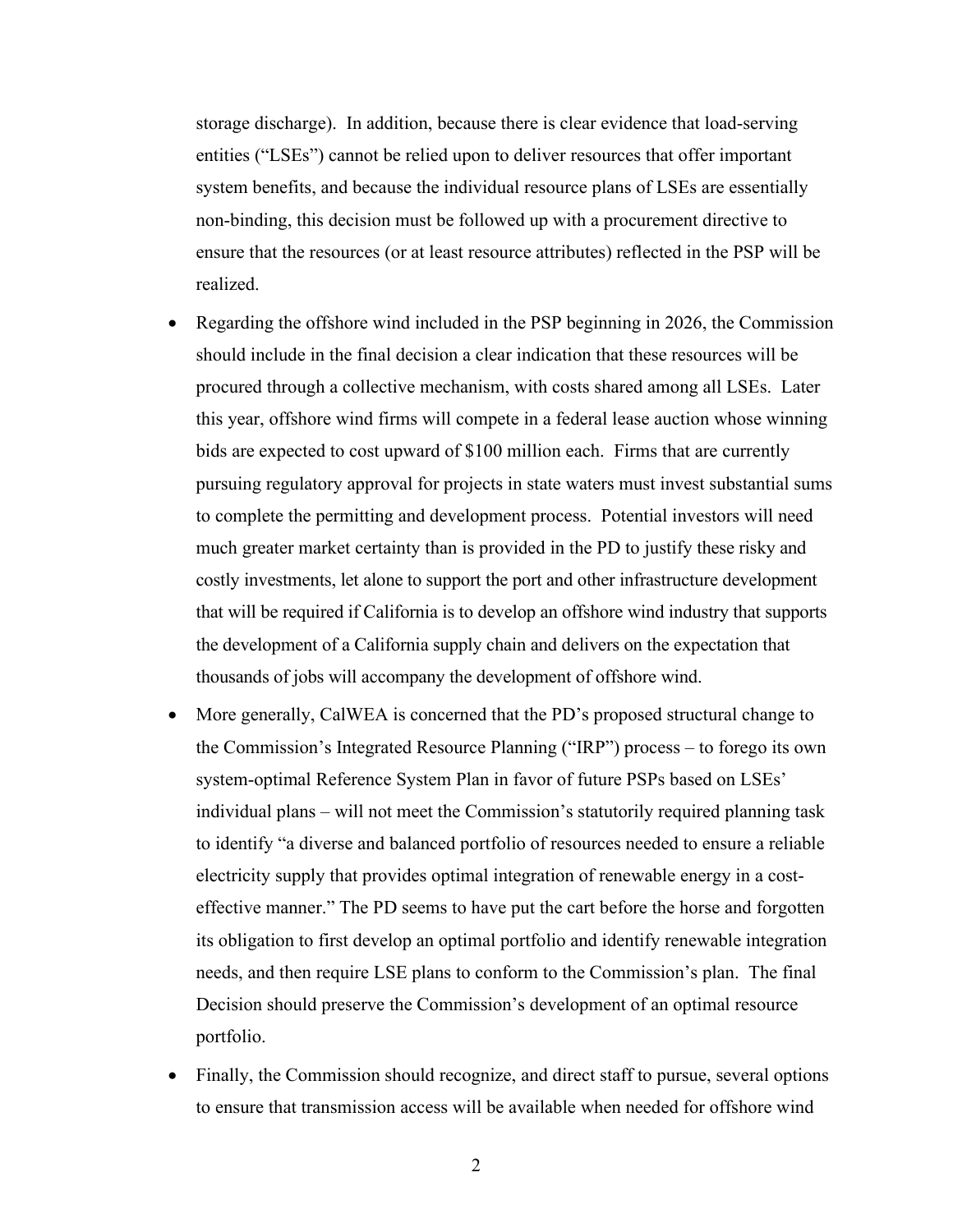developers at the Central Coast, rather than relying on the uncertain prospect that PG&E's Diablo Canyon transmission rights will be become available for that purpose. Near-term Commission action guaranteeing offtake of offshore wind is also important for securing any transmission that becomes available.

### **II. ARGUMENTS**

## **A. The Commission Should Adopt the 38 MMT Portfolios, But Request that CAISO Consider Deliverability Methodology Reform**

CalWEA strongly supports the PD's proposed adoption of the 38 MMT Portfolio as the Preferred System Plan for 2030.<sup>[1](#page-3-0)</sup> Planning to achieve this greenhouse gas ("GHG") target for the electric sector in 2030 is necessary given the long lead-time required to realize any transmission upgrades necessary to achieve this target and future SB 100 goals, as well as to support private investment in the needed resources.

CalWEA also strongly supports the proposed 2032 38 MMT PSP portfolio as the recommended reliability base case and the policy-driven base case for the California Independent System Operator ("CAISO") to use in its 2022-2023 Transmission Planning Process ("TPP"). In conjunction with the TPP, however, we strongly encourage the Commission to direct its staff to work with the CAISO to explore the potential to use existing transmission assets far more efficiently, which would enable greater – and very timely – transmission availability in most areas where the grid is strong, including at the Central Coast.<sup>[2](#page-3-1)</sup> More efficient use of the grid could accommodate the full potential of the Morro Bay offshore wind resource area as well as other resources on land in the area. As CalWEA explained in our comments on the August 2021 PSP Ruling, reforming the CAISO's deliverability assessment methodology is consistent with planned structural reforms to the Commission's Resource Adequacy program and would deliver substantial ratepayer benefits because additional deliverability capacity would immediately become available without any transmission upgrades. $3$ 

In addition, as discussed below, the adoption of these plans alone is wholly insufficient to realize the wind resources contained in the plan.

<span id="page-3-0"></span><sup>&</sup>lt;sup>1</sup> PD at p. 2 and Table 5.

<span id="page-3-1"></span><sup>&</sup>lt;sup>2</sup> This sentiment should be added in section 7.2.2.2 at p. 143 of the decision.

<span id="page-3-2"></span><sup>&</sup>lt;sup>3</sup> CalWEA Comments on Proposed Preferred System Plan (September 27, 2021) at pp. 22-23 and Appendix 2.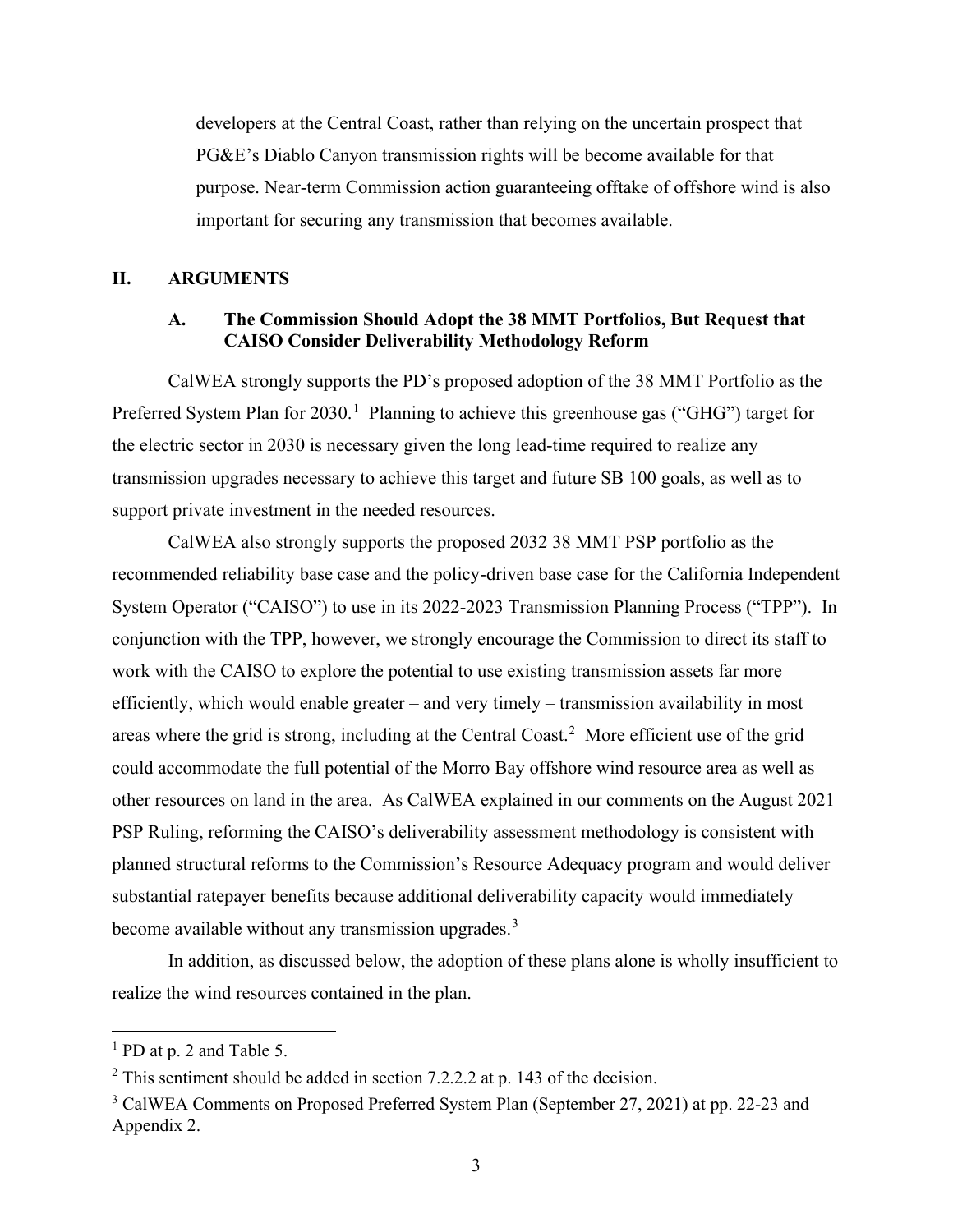### **B. Stronger Direction is Needed to Provide the Necessary Foundation to Achieve the PD's Wind Energy Goals, Both Onshore and Offshore**

Neither the CAISO-interconnected ("California") land-based wind nor the offshore wind contained in the proposed PSP is likely to be fully achieved under this Proposed Decision. To provide the strong direction that is required, the decision should be modified to clearly communicate that the Commission will take action to ensure that there will be a market for these resources to justify the expenditure of substantial development capital. We discuss California onshore and offshore resources in turn.

### **1. California Onshore Wind**

The proposed PSP includes 3,553 MW of new California wind on land by 2025.<sup>[4](#page-4-0)</sup> Encouragingly, the PD states that "[a]ny resources associated with the PSP, or resource attributes thereof, will be expected to be developed by the LSEs. Their procurement will need to match their emissions and reliability responsibilities associated with the PSP by 2030 and in the interim years."<sup>[5](#page-4-1)</sup> This statement, however, lacks sufficient clarity and teeth. First, the final decision should make clear that "resource attributes" include energy production during evening net peak hours from planned renewable energy generation (i.e., not from storage discharge; evening peak generation increases resource diversity and reduces the overall amount of storage needed). Second, because individual LSE IRPs are essentially non-binding (no non-compliance penalty framework has been established), this decision must be followed up with a procurement directive to ensure that the resources (or at least resource attributes) reflected in the PSP will be realized.

As CalWEA discussed in its comments on the Ruling, the Commission should not rely on LSEs to voluntarily procure resources that are not necessarily least-cost on a strict, directprice basis, but that offer valuable system benefits as part of the overall portfolio, even if these resources appear in individual IRPs.<sup>[6](#page-4-2)</sup> As evidence of this, the Ruling noted that the aggregated portfolios were less diverse than what the Commission's mid-term reliability ("MTR") decision required (that decision mandated procurement of higher-cost geothermal and long-duration storage resources).<sup>[7](#page-4-3)</sup> Further, the Commission's 2021 annual RPS report to the legislature

<span id="page-4-0"></span><sup>4</sup> PD at Table 2.

<span id="page-4-1"></span><sup>&</sup>lt;sup>5</sup> PD at p. 95.

<span id="page-4-2"></span><sup>6</sup> CalWEA Comments on Proposed Preferred System Plan (September 27, 2021) at p. 8.

<span id="page-4-3"></span> $7$  Ruling at p. 8.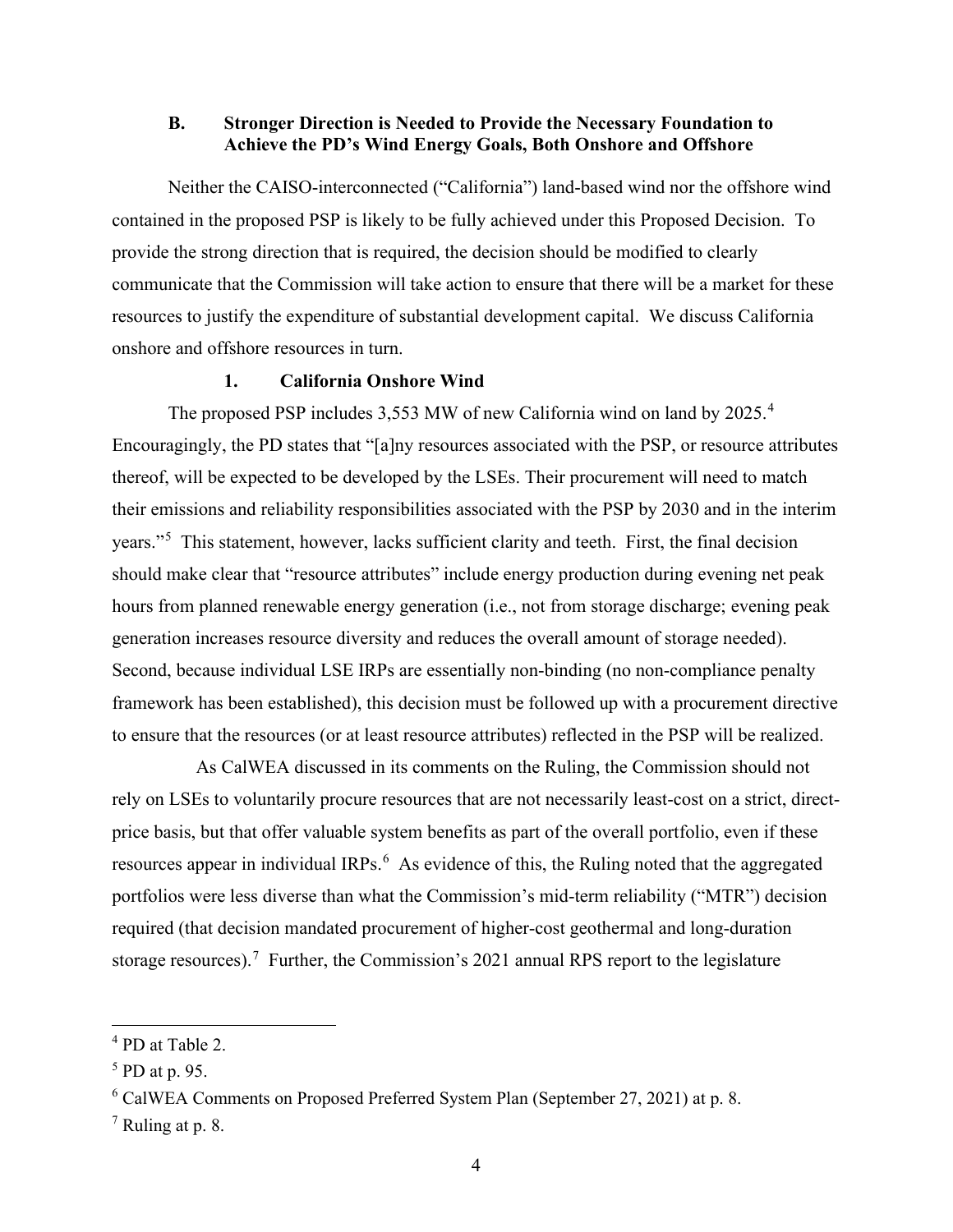documented that resources that produce in the evening net peak (i.e., wind, biomass and geothermal) constituted only 13 percent of new capacity with 2021-2024 on-line dates contracted by all LSEs,<sup>[8](#page-5-0)</sup> while the draft PSP contemplates that double that  $-26$  percent  $-$  of added procurements should be from these diverse resources by 2025 to meet reliability and cost goals.<sup>[9](#page-5-1)</sup> This wide gap between procurement reality and planning goals indicates that firmer policy direction is needed. Indeed, the RPS report notes that "it is imperative [that the RPS] remain aligned with the other CPUC proceedings to optimize procurement planning."[10](#page-5-2)

CalWEA's membership includes most developers focused on California and CAISOinterconnected projects. We are aware of only a few such wind projects currently in development that total a fraction of the 3,553 MW by 2025 envisioned in the proposed PSP. Permitting projects outside of California's established wind resource areas (which are essentially built-out) is proving to be very expensive and politically difficult. Two large wind projects totaling 371 MW have been rejected by Northern California counties recently,  $^{11}$  $^{11}$  $^{11}$  representing a substantial loss of investment capital. Encouraging further development of wind projects in the State will be difficult absent a strong market backed by clear public policy.

### **2. California Offshore Wind**

The PSP includes 120 MW of offshore wind resources by 2026, 195 MW by 2028, and 1.7 GW by 2032. As CalWEA explained at considerable length in comments on the Ruling,<sup>[12](#page-5-4)</sup> it would be imprudent for the Commission to assume that these resources will materialize unless the Commission requires LSEs to collectively deliver these resources and develops the mechanisms to do so. To briefly recap, the value of offshore wind (like other non-solar/storage

<span id="page-5-0"></span><sup>8</sup> CPUC, "California Renewables Portfolio Standard Annual Report" (November 2021). Figure compiled by CalWEA based on data in Tables 13-16. (In addition, Table 11 shows that the large investor-owned utilities were required to sign 26 MW of BioMAT contracts in 2019 and 2020.) Similarly, in recently announcing the new-build clean energy resources that California CCAs have procured over the last decade, the California Community Choice Association ("CalCCA") reported figures showing that less than 15 percent of the new generation capacity procured is non-solar resources. See CalCCA, ["California CCAs Secure Almost 10,000 Megawatts](https://cal-cca.org/california-ccas-secure-almost-10000-megawatts-in-long-term-contracts-with-new-build-clean-energy-resources/) in Long-Term Contracts with [New-Build Clean Energy Resources"](https://cal-cca.org/california-ccas-secure-almost-10000-megawatts-in-long-term-contracts-with-new-build-clean-energy-resources/) (November 3, 2021).

<span id="page-5-1"></span><sup>9</sup> Note 4 *supra.* 

<span id="page-5-2"></span><sup>10</sup> Note 8 *supra* (CPUC RPS Annual Report) at p. 64.

<span id="page-5-3"></span> $11$  These projects are the 216 MW Fountain Wind project in Shasta County (permit denied in October 2021) and the 155 MW Humboldt Wind Energy Project in Humboldt County (permit denied in December 2019).

<span id="page-5-4"></span><sup>12</sup> Note 6 *supra* at pp. 7-13.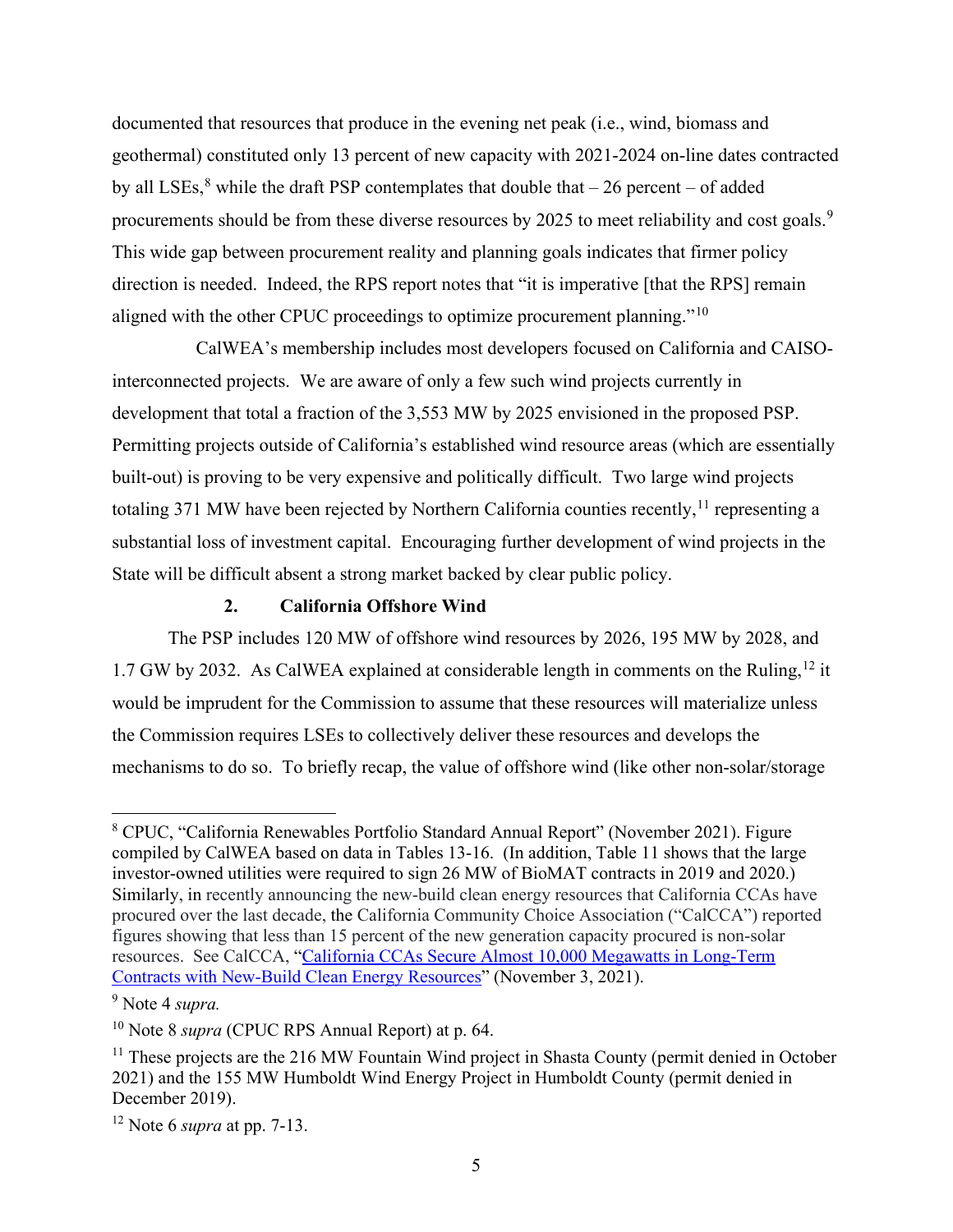resources) derives from the system and strategic benefits that will accrue to all LSEs and the public generally. These resources will require higher PPA prices than the solar and battery resources that dominate the PSP and the current market, and this will be particularly true for the early projects that set the stage for the larger build-out. The Commission should not expect the LSEs that volunteered to include these resources in their plans will necessarily be able to deliver on their aspirations when other LSEs are not held to the same requirements. We noted that LSEs appear to be averse to investing in new resources generally and that the Commission recognized the necessity of forcing the procurement of geothermal resources and long-duration storage in its MTR order.

And yet the PD provides only the vaguest of assurances that the major capital investments required to support offshore development will be recouped. Later this year, offshore wind firms will compete in a federal lease auction whose winning bids are expected to cost upward of \$100 million each. Firms that are currently pursuing regulatory approval for projects in state waters must invest substantial sums to complete the permitting and development process. To potential investors, the PD offers only its "encouragement" to LSEs to diversify their portfolios<sup>[13](#page-6-0)</sup> and holds out the hazy, one-sentence prospect of "explor[ing] additional procurement action or special program rules…in parallel" to developing the programmatic process on procurement that is outlined.<sup>14</sup> This is far too weak a foundation upon which to expect the market to support the required investments in wind energy development, let alone to support the port and other infrastructure development that will be required to support an offshore wind industry that supports California's workforce and economy.<sup>15</sup>

The drafters of the PD may envision that the programmatic phase could produce a procurement directive supporting these resources, but there is no clear indication of that – or whether the Commission intends to establish the necessary procurement responsibility any time

<span id="page-6-0"></span><sup>&</sup>lt;sup>13</sup> PD at p. 151. At p. 141, the PD states, "We will further evaluate procurement of offshore wind capacity in the future, but strongly encourage all LSEs to pursue viable opportunities for projects, as they become available during the MTR timeframe and beyond." "Strong encouragement" is simply not enough to cause a few small CCAs (those who included offshore wind in their IRPs) to shoulder the initial development of offshore wind.

<span id="page-6-1"></span><sup>14</sup> *Id.* at p. 153.

<span id="page-6-2"></span><sup>15</sup> Note 6 *supra* at pp. 11-13.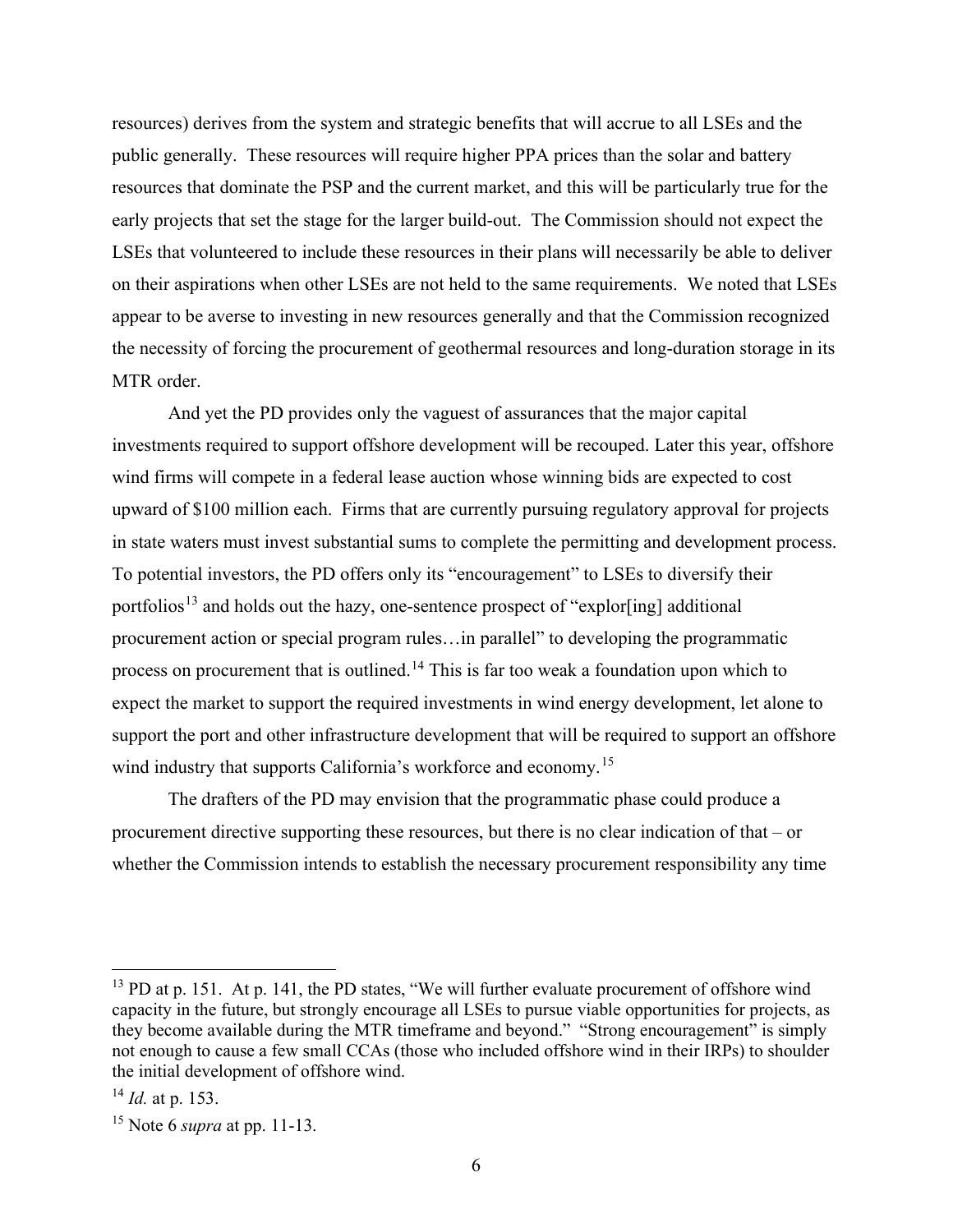soon. The PD seems to envision only that the *new process* will be completed by mid-2023<sup>[16](#page-7-0)</sup> and assumes that the Commission has "a bit of time to develop the programmatic requirements."[17](#page-7-1) But, as noted above, offshore wind companies must place bids in federal lease auctions in late 2022 and invest in expensive state-waters siting processes in the same timeframe. It is therefore very concerning that there is nothing in the discussion or the general schedule indicating that a decision will be made about collective responsibility for the procurement of the offshore wind included in the PSP.[18](#page-7-2) 

To remedy this problem, the final decision should declare that it will assure that the offshore wind contained in the PSP will be procured, and that the means for that assurance will be considered and adopted immediately following the decision in a track parallel to the track that will develop other programmatic requirements.<sup>19</sup>

## **C. The Commission Must Develop a Diverse, Balanced and Optimal Portfolio to Meet its Statutory Obligation**

More generally, CalWEA is very concerned that the PD's proposed structural change to the IRP process – to forego the development of its own system-optimal Reference System Plan in favor of future PSPs based on the aggregation of the individual plans "reflecting [LSEs'] individual procurement preferences<sup> $20$ </sup> – will not meet the Commission's statutorily required planning task. That task is to "(i)dentify a diverse and balanced portfolio of resources needed to ensure a reliable electricity supply that provides optimal integration of renewable energy in a cost-effective manner."[21](#page-7-5) Only then does the statute indicate that electrical corporations are required to develop individual plans that "satisfy the portfolio needs identified by the

<span id="page-7-0"></span><sup>16</sup> E.g., on p. 4, the PD states, "this decision commits to *development* of a programmatic structure for IRP procurement in our next two-year cycle, to ensure that LSEs optimize their procurement choices to achieve our three goals of reliability, GHG reductions, and least-cost procurement." (Emphasis added.) Absent is a commitment to *use* that structure in the next IRP cycle.

<span id="page-7-1"></span><sup>&</sup>lt;sup>17</sup> PD at p. 152.

<span id="page-7-2"></span><sup>&</sup>lt;sup>18</sup> PD at p. 152 and Table 8.

<span id="page-7-3"></span> $19$  In its comments on the PSP Ruling, CalWEA discussed the need to develop both "front-stop" and backstop procurement mechanisms, and recognized the uncertainties associated with offshore wind development that should be considered in offshore wind procurement planning. See Note 6 *supra* at p. 18 and CalWEA's Reply Comments on the PSP (October 11, 2021) at p. 7.

<span id="page-7-4"></span> $20$  PD at p. 69.

<span id="page-7-5"></span><sup>&</sup>lt;sup>21</sup> P.U. Code Sec.  $454.51(a)$ .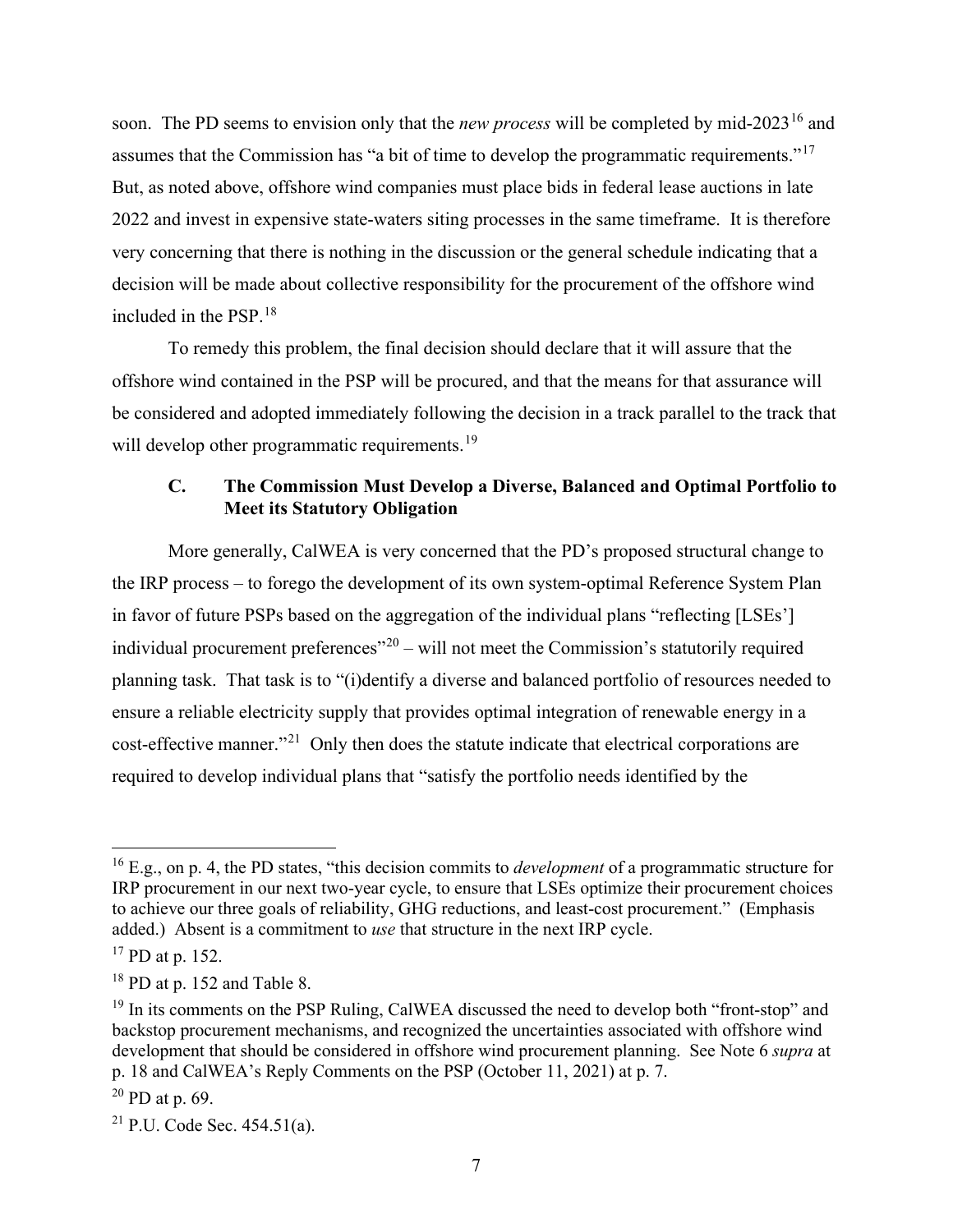commission"[22](#page-8-0); likewise, CCAs are required to submit proposals "for satisfying their portion of the renewable integration need identified" in the Commission's plan.<sup>[23](#page-8-1)</sup> The PD seems to have put the cart before the horse and forgotten the Commission's obligation to *first* develop an optimal portfolio and identify renewable integration needs, and *then* require LSE plans to conform to the Commission's plan.

It is unwise to assume that the aggregation of individual IRPs will result in an optimal plan, as discussed in subsection II.B.1 above. In addition, As the PD notes, in preparing the PSP, "Commission staff spent considerable time and effort iterating with individual LSEs through multiple re-submission requests … involv[ing] extensive consultation … to correct and clarify existing and planned contract information provided by the LSEs" and "the plans varied widely in quality."<sup>[24](#page-8-2)</sup> In addition, as the PD noted, the aggregated 38 MMT plans failed to meet reliability or GHG targets and collectively produced a less-diverse portfolio than was required in the MTR.<sup>[25](#page-8-3)</sup> The PD would find that 21 of the 51 LSE plans (those LSEs that plan to serve future load) are deficient and not approved.<sup>[26](#page-8-4)</sup>

It is not at all clear from the PD that there is any intention to use the proposed new "programmatic phase" to remedy sub-optimal results from an aggregation of individual IRPs.<sup>[27](#page-8-5)</sup> Moreover, the Commission has yet to consider the benefits of a more-diverse portfolio for its own sake – e.g., the risk-reduction benefits of resource diversity *per se* have not been fully considered or factored into the Proposed PSP; thus, PSP represents the *minimum* amount of resource diversity that may be warranted.<sup>[28](#page-8-6)</sup> Indeed, without developing its own yardstick, there will be no "optimal" portfolio against which to compare the aggregated individual IRPs. There

<span id="page-8-3"></span> $25$  PD at pp. 77 and 79.

<span id="page-8-5"></span> $27$  E.g., the list of issues on pp. 150-151 does not include concepts like "diverse and balanced" and "optimal" portfolio that are included in the IRP statute.

<span id="page-8-6"></span><sup>28</sup> As CalWEA demonstrated in the IRP analysis we conducted in the Net Energy Metering proceeding (see Note 6 *supra* at Appendix), trading some solar for more diverse resources substantially reduces the need for total required resources, including storage, which would substantially reduce total material inputs and reduce supply chain risks associated with batteries. Further, the PD notes (p. 131) that replacing gas plants with zero-emission resources has "not been tested operationally in a system of this scale anywhere."

<span id="page-8-0"></span> $22$  P.U. Code Sec. 454.51(b).

<span id="page-8-1"></span> $23$  P.U. Code Sec. 454.51(d).

<span id="page-8-2"></span> $24$  PD at p. 12.

<span id="page-8-4"></span> $26$  PD at Table 1.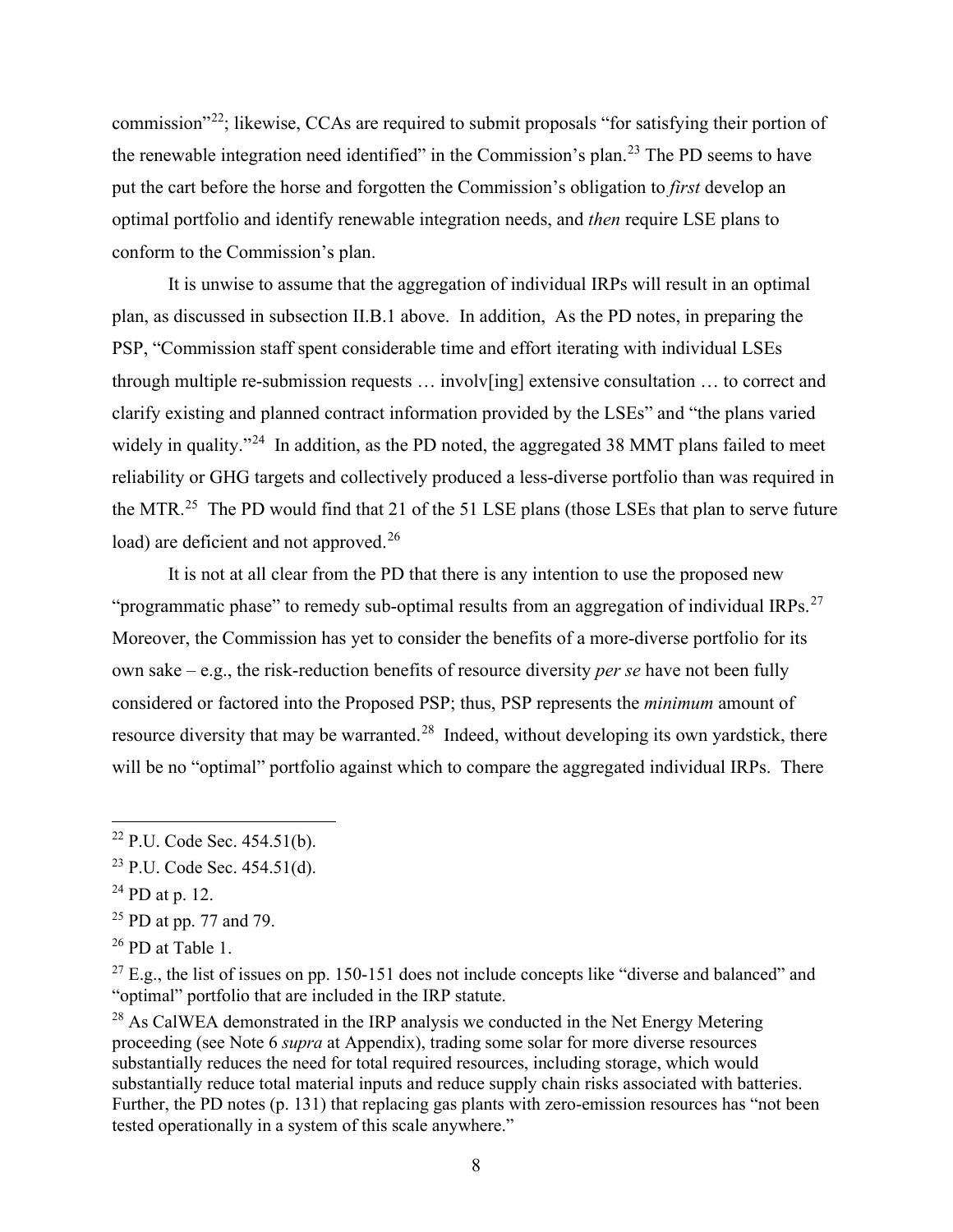are no assurances, therefore, that the individual IRPs aggregated in the next IRP cycle will reflect the resources added in 2032 pursuant to the CPUC's RESOLVE modeling, including 1,708 MW of offshore wind.[29](#page-9-0) This uncertainty will substantially raise the risk that investors in California offshore wind projects will face, which will translate into a higher cost of capital, fewer market participants, or both.

To preserve the Commission's development of an optimal resource portfolio, such a portfolio could serve as the PSP to guide the TPP, and the aggregated LSE plans could inform the Procurement Track where any problems and gaps in LSEs' plans could be remedied.

## **D. The Commission Should Explore More Options for Transmission to Facilitate Offshore Wind and Other Resources**

CalWEA appreciates that the Proposed Decision "make[s] clear [the Commission's] policy interest in ensuring that at least a portion of the central coast transmission capacity can be utilized for offshore wind development."[30](#page-9-1) But having recognized that PG&E's existing transmission deliverability rights at Diablo Canyon are governed exclusively by FERC, the PD's focus on this very uncertain option is too narrow.<sup>[31](#page-9-2)</sup> The Commission should recognize, and direct staff to pursue, the several other options that CalWEA previously raised, which went unmentioned in the PD, to assure offshore wind developers that transmission access will become available in the necessary timeframe:

> • As noted in section II.A, above, the most efficient and timely option would be for the CAISO to reform its deliverability assessment methodology in conjunction with the Commission's planned structural reforms to its Resource Adequacy program. Along with the California Energy Storage Association, CalWEA has submitted this proposal into the CAISO's Policy Initiative Catalog.<sup>32</sup> The

<span id="page-9-0"></span> $29$  PD at p. 86.

<span id="page-9-1"></span><sup>30</sup> PD at p. 142.

<span id="page-9-2"></span> $31$  The PD points to the CAISO's Interconnection Process Enhancements ("IPE") process as the venue for considering "ways that the state could acquire and exercise authority within the CAISO's interconnection process," but this year's IPE process is already well underway and it remains unclear how this or any other CAISO process could get around the fact that PG&E's deliverability rights "remain fully and exclusively vested with the generator for a period of three years after a generator ceases generation." PD at p. 142.

<span id="page-9-3"></span><sup>&</sup>lt;sup>32</sup> See [https://www.calwea.org/sites/default/files/public\\_filings/CalWEA-](https://www.calwea.org/sites/default/files/public_filings/CalWEA-CESA%20Policy%20Initiatives%20Catalog%20Submission%20Form.pdf)[CESA%20Policy%20Initiatives%20Catalog%20Submission%20Form.pdf.](https://www.calwea.org/sites/default/files/public_filings/CalWEA-CESA%20Policy%20Initiatives%20Catalog%20Submission%20Form.pdf)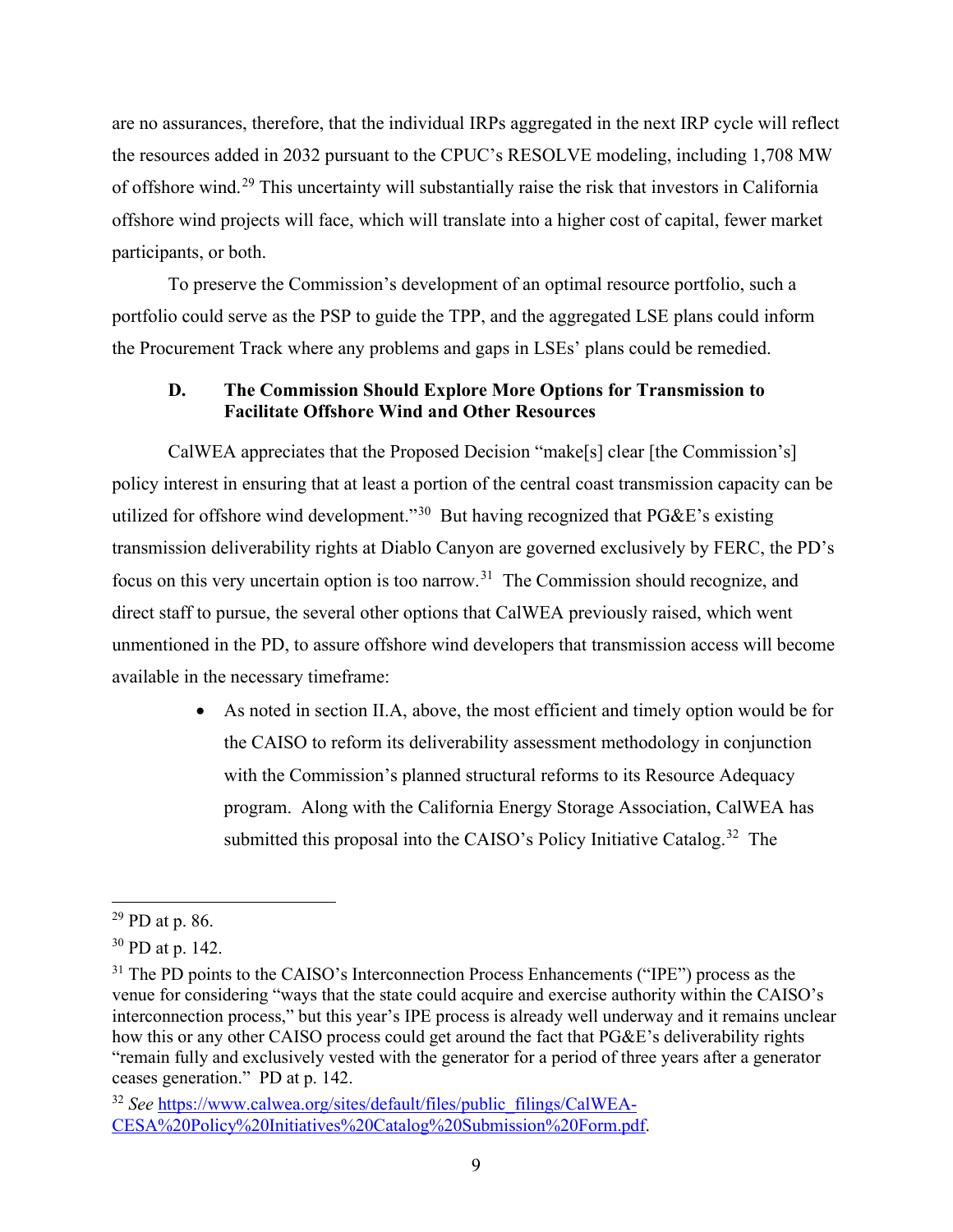Commission should support this proposal, which would make more efficient use of existing transmission assets, deliver substantial ratepayer benefits, and immediately create additional transmission deliverability for offshore wind development as well as for other resources in the area.

- The Commission should request that the CAISO seek to purchase the necessary Transmission Planning Deliverability ("TPD") capacity for at least 1.7 GW of offshore wind (the capacity included in the PSP) from PG&E and its retiring nuclear plant. The payment offered by CAISO (to be recovered in the Transmission Access Charge) would be based on the avoided cost of building new transmission, and the proceeds would benefit PG&E ratepayers.
- The Commission should request that CAISO study a subsea upgrade between the Los Angeles Basin ("LA") and Central California that would deliver multiple benefits in addition to providing additional capacity for Central Coast offshore wind should the other options not come to fruition, including facilitating the retirement of gas plants in disadvantaged communities.<sup>33</sup> This study would also inform the PD's proposed analysis of whether procurement should be ordered in the LA Basin to reduce dependency on the Aliso Canyon gas storage facility.<sup>34</sup> Greater transmission capacity will likely relieve battery-charging constraints that will enable local batteries to be part of the solution for gas-plant retirements and/or reduced reliance on Aliso Canyon.<sup>[35](#page-10-2)</sup>

Lastly, CalWEA underscores that near-term Commission action to provide offtake of offshore wind will be important for securing any available deliverable transmission rights, because CAISO assigns such rights on a priority basis and gives developers holding PPAs the highest priority.<sup>[36](#page-10-3)</sup>

<span id="page-10-0"></span><sup>33</sup> Note 6 *supra* at responses to Questions 20 and 21.

<span id="page-10-1"></span><sup>34</sup> PD at p. 161-162.

<span id="page-10-2"></span> $35$  For further discussion on this point, see CalWEA's Reply Comments on Order Instituting Rulemaking to Continue Electric Integrated Resource Planning and Related Procurement Processes and Comments on Ruling Seeking Comments on Proposed Proceeding Schedule, at Section III (July 6, 2020).

<span id="page-10-3"></span><sup>36</sup> Note 6 *supra* at pp. 21-22.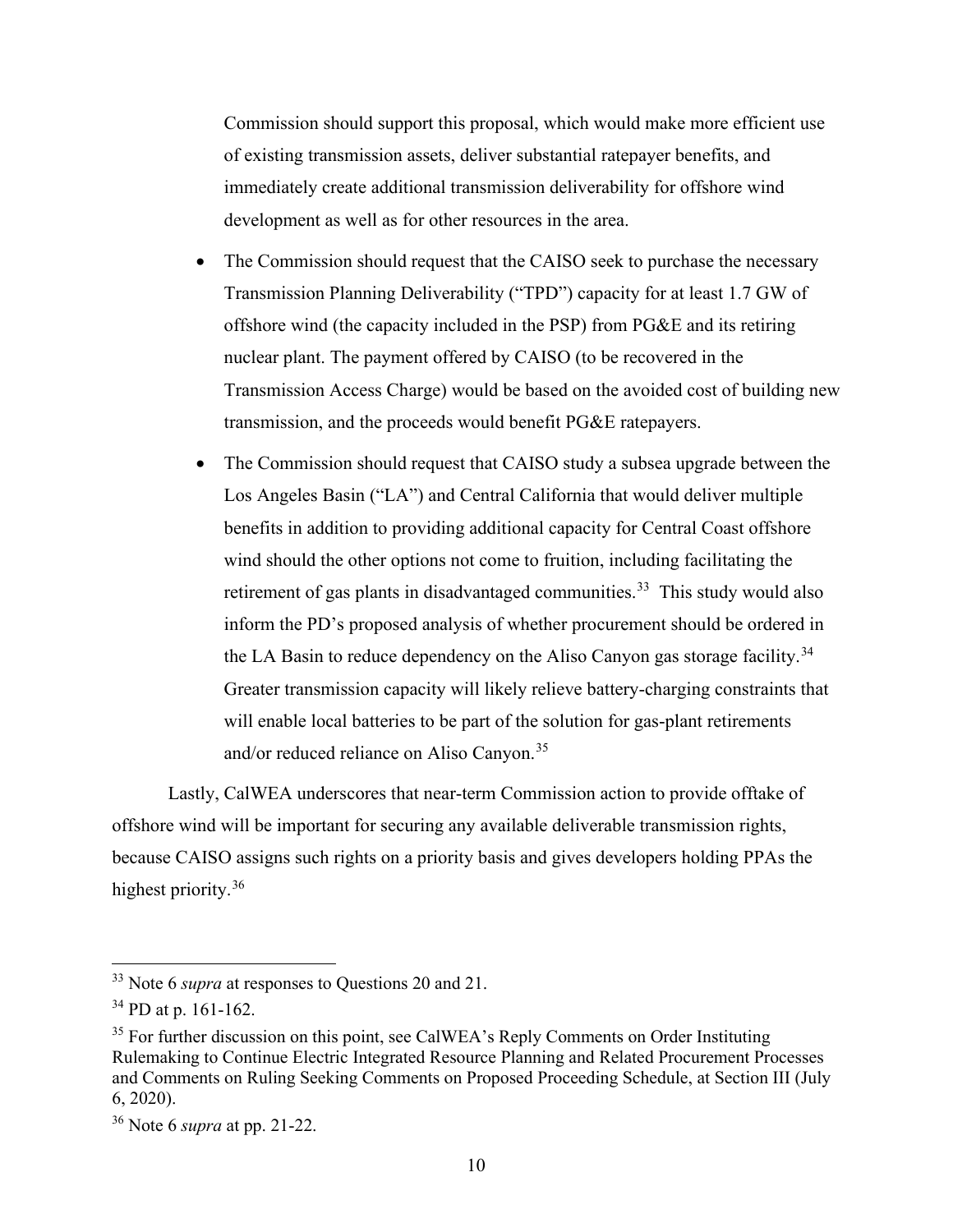### **III. CONCLUSION**

Wherefore, for the foregoing reasons, the Commission should revise the Proposed Decision to ensure that the California onshore and offshore wind resources contained in the Preferred System Plan will be realized, that transmission access will be available when needed, and that individual LSE plans will be guided by an optimal and diverse resource portfolio, consistent with the Commission's statutory requirements.

Respectfully submitted,

*/s/ Nancy Rader* 

Nancy Rader Executive Director California Wind Energy Association 1700 Shattuck Ave., #17 Berkeley CA 94709 Telephone: (510) 845-5077 x1 Email: nrader@calwea.org

### *On behalf of the California Wind Energy Association*

January 14, 2022